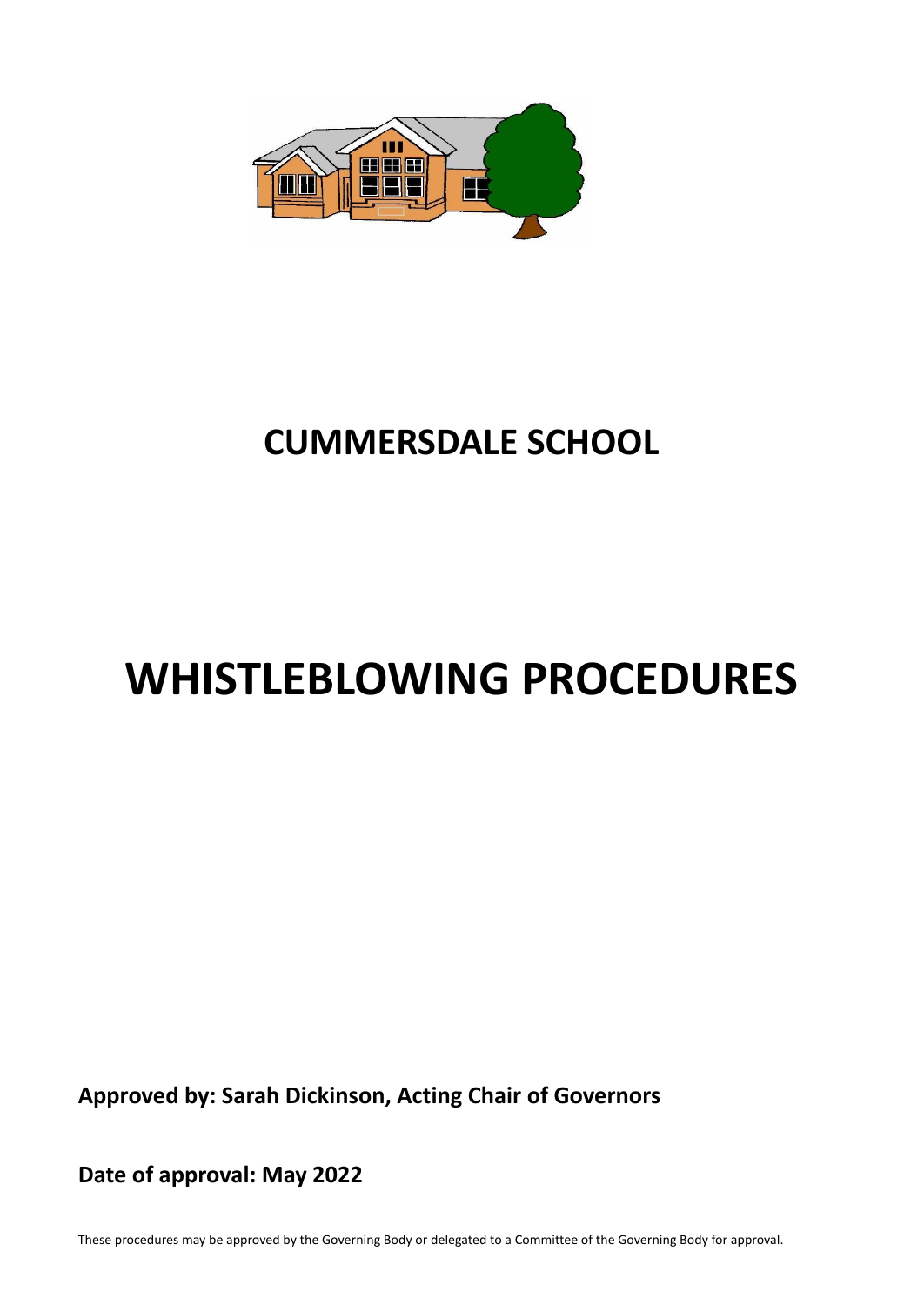# **REVIEW SHEET**

**The information in the table below details earlier versions of this document with a brief description of each review and how to distinguish amendments made since the previous version date (if any).**

| Version<br><b>Number</b> | <b>Version Description</b> | <b>Date of Revision</b> |
|--------------------------|----------------------------|-------------------------|
| $\mathbf{1}$             | Original                   | April 2017              |
| $\overline{2}$           | Adopted                    |                         |
|                          |                            |                         |
|                          |                            |                         |
|                          |                            |                         |
|                          |                            |                         |
|                          |                            |                         |
|                          |                            |                         |
|                          |                            |                         |
|                          |                            |                         |
|                          |                            |                         |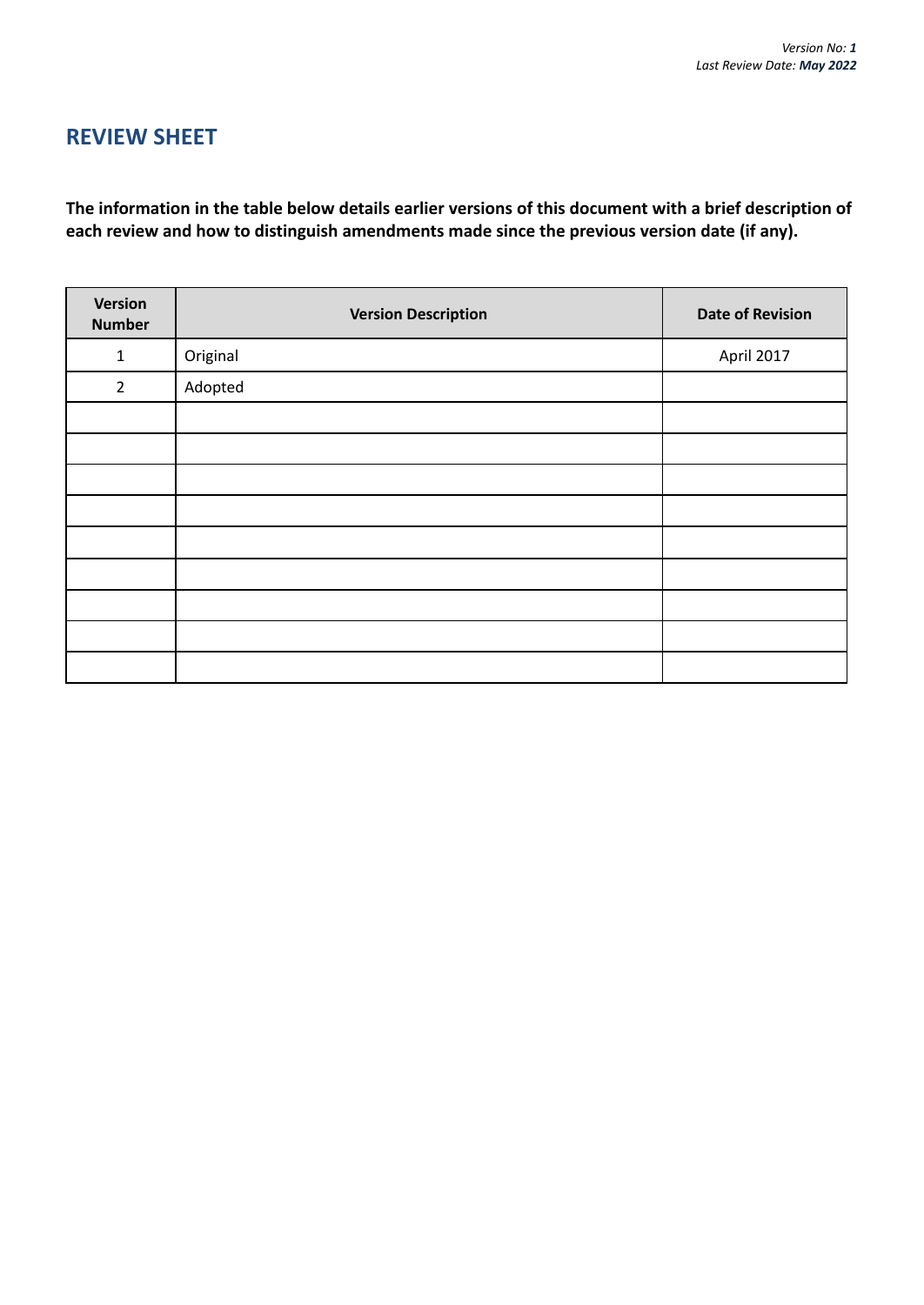# **CONTENTS**

| 1. | <b>Definitions</b>                                        | 1              |
|----|-----------------------------------------------------------|----------------|
| 2. | <b>Introduction</b>                                       | $\mathbf{1}$   |
| 3. | Aims                                                      | 1              |
| 4. | What is meant by 'Whistleblowing'?                        | $\mathbf{1}$   |
| 5. | How to raise a concern ('Whistleblowing')                 | $\overline{2}$ |
| 6. | What to do if an issue is raised with you as line manager | 4              |
| 7. | Review and reporting of the Procedures                    | 5              |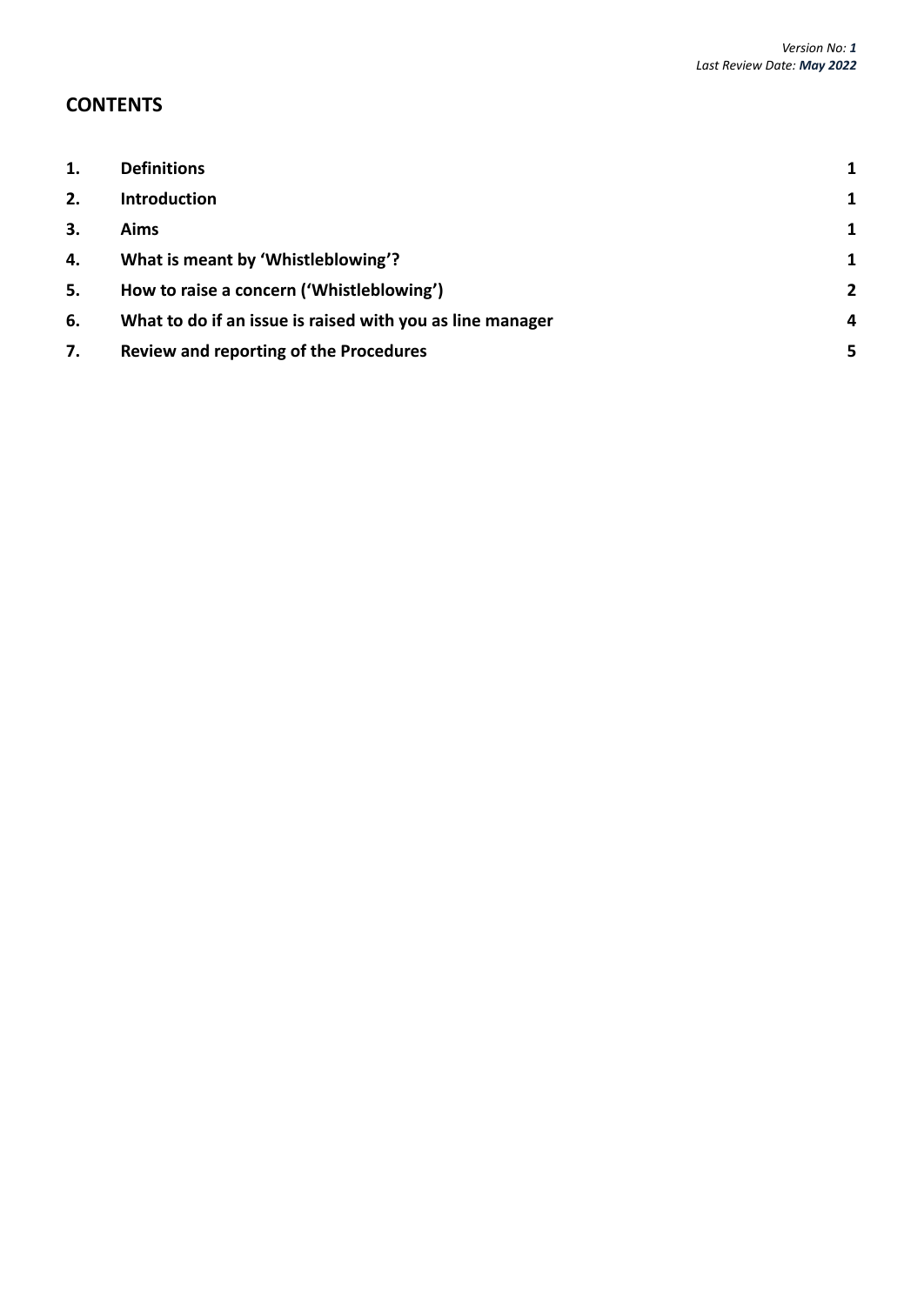*This page is intentionally blank for printing purposes*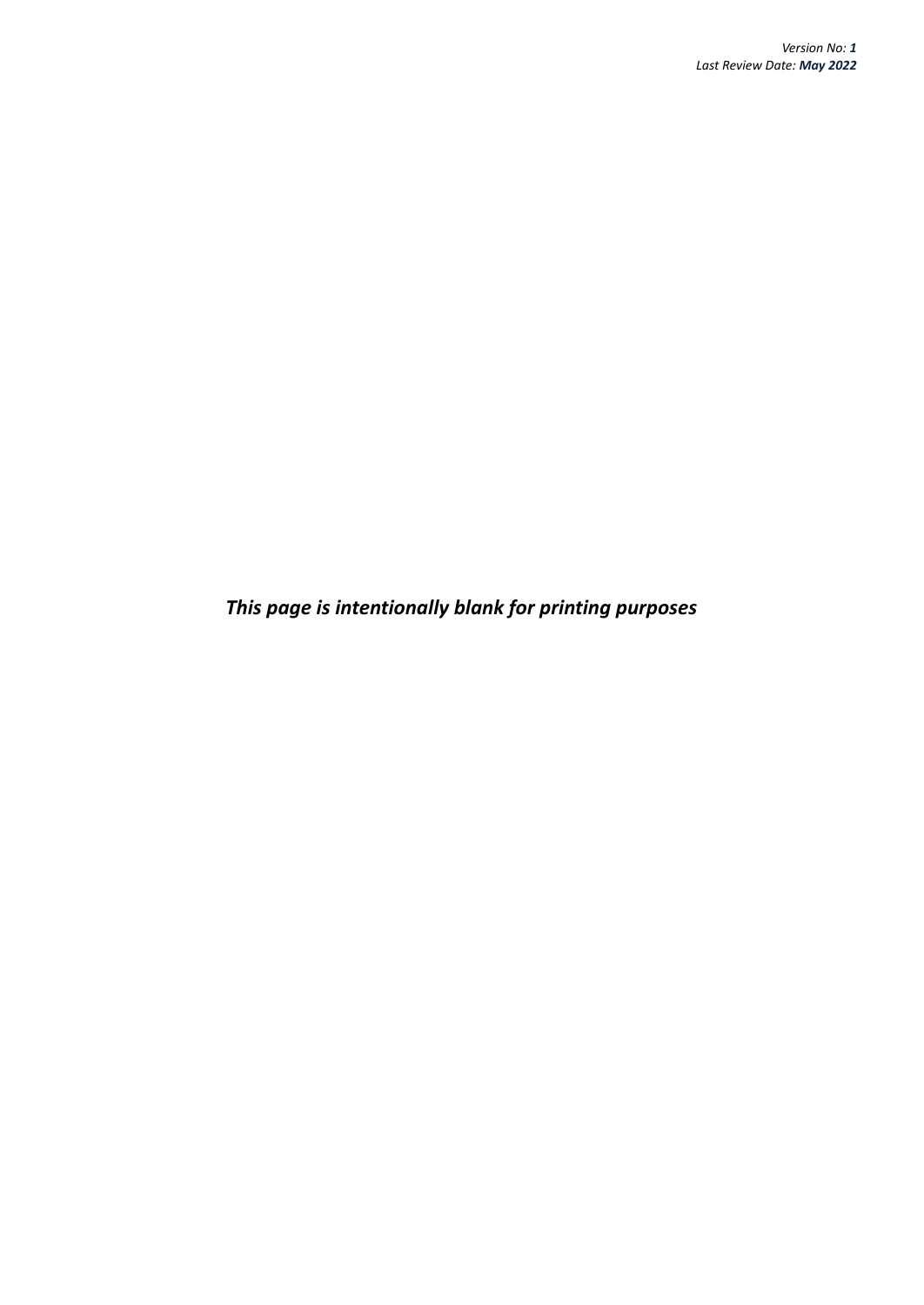# **WHISTLEBLOWING PROCEDURES**

## <span id="page-4-0"></span>**1. Definitions**

Where the word employee is used, this applies to all employees (paid and unpaid) working in our school/setting including agency workers, contractors, self-employed contractors, trainees, work-experience placements and volunteers.

#### <span id="page-4-1"></span>**2. Introduction**

Employees are often the first to realise that there may be something seriously wrong within the School. Their concerns might relate to matters that could affect the School itself, the Local Authority and/or their employees or the wider public. However, employees may not express their concerns because they feel that speaking up would be disloyal to their colleagues or to the School. They may also fear harassment or victimisation. In these circumstances, it may be easier to ignore the concern rather than report what may just be a suspicion of malpractice.

Cummersdale School (hereinafter referred to as 'the School') is committed to the highest possible standards of:

- Openness and inclusiveness
- Accountability
- Integrity
- Upholding fundamental British values

In line with the above commitment, employees and others with serious concerns about any aspect of the School's work are encouraged to come forward and voice those concerns. It is recognised that certain cases will have to proceed on a confidential basis. This procedure makes it clear that employees can do so without fear of reprisals. This procedure is intended to encourage and enable employees to raise serious concerns within the School rather than overlooking the problem.

These procedures are not a substitute for other Policies and procedures on such matters as personal grievances, bullying and harassment or health and safety. The procedures should not be used to raise matters relating to an employee's own terms and conditions of service and are intended to cover concerns that fall outside the scope of these other Policies and procedures. School employees who wish to raise a concern or grievance about their own employment, should refer to the school's grievance procedures.

#### <span id="page-4-2"></span>**3. Aims**

The aims of this procedure are to:

- encourage those working in the school to report suspected wrongdoing as soon as possible, in the knowledge that their concerns will be taken seriously and investigated as appropriate, and that their confidentiality will be respected;
- provide guidance on how to raise concerns;
- provide avenues to raise those concerns and receive feedback on any action taken;
- ensure that employees receive a response to their concerns and are aware of how to pursue them if they are not satisfied; and
- reassure those raising concerns that they are able to raise genuine concerns 'made in the public interest' without fear of reprisals, even if they turn out to be mistaken.

The School's Governing Body will provide all reasonable protection for those who raise concerns "made in the public interest".

<span id="page-4-3"></span>The Governing Body will be responsible for ensuring that appropriate personal support is offered both to an employee raising a concern and to any employee against whom allegations have been made under these procedures.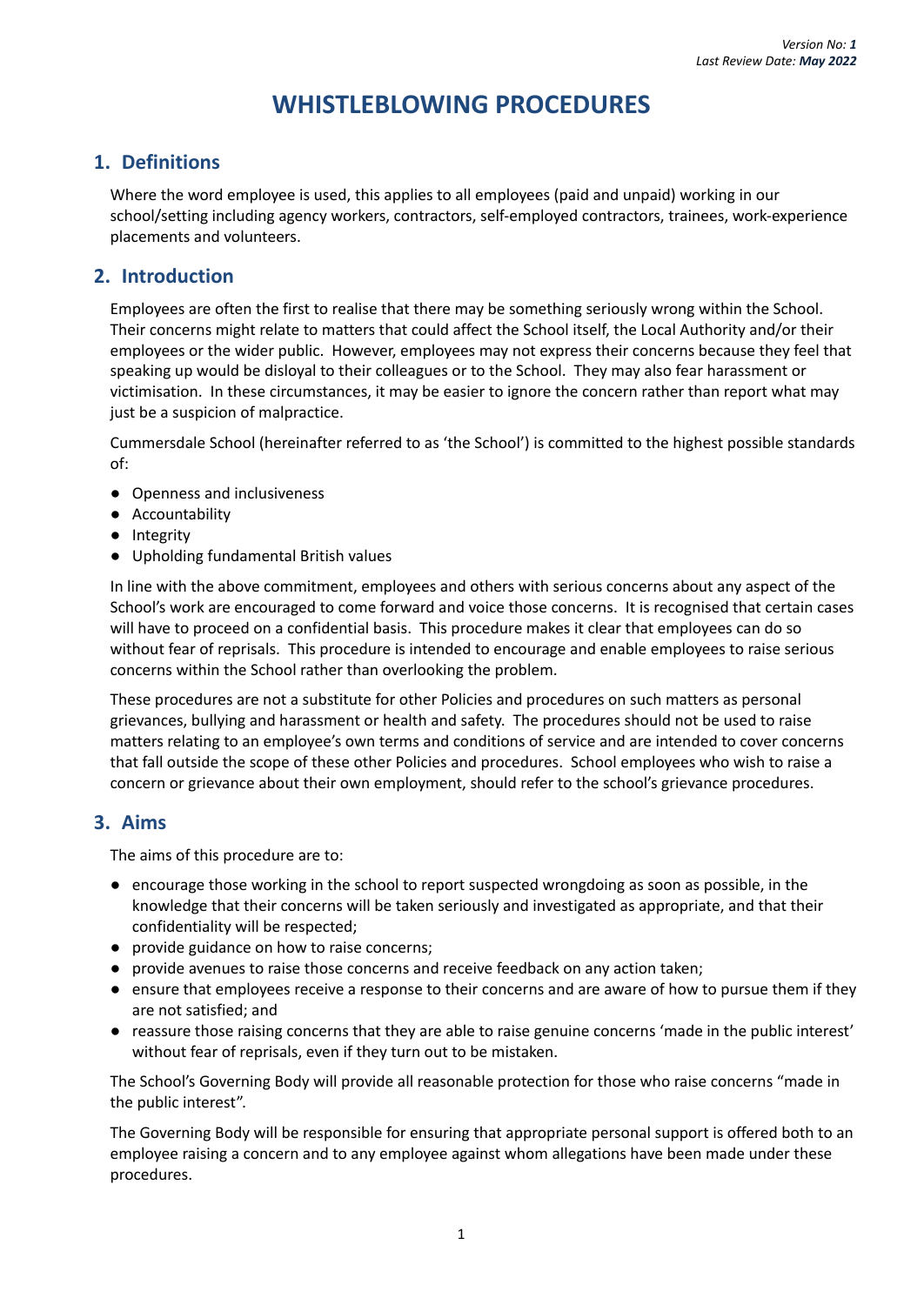## **4. What is meant by 'Whistleblowing'?**

'Whistleblowing' is defined as 'raising concerns about misconduct within an organisation or within an independent structure associated with it' (Nolan Committee on Standards in Public Life). In the legislation it is called a protected disclosure. The Public Interest Disclosure Act 1998 (PIDA 1998) protects employees from suffering a detriment in their employment or being unfairly dismissed by their employer if they make disclosures in accordance with the legislation.

An employee has certain common law confidentiality obligations to their employer. However, in a limited set of circumstances, whistleblowing may override these obligations if an employee reveals information about their employment or the work of the School. This procedure sets out the circumstances under which these disclosures may lawfully be made.

Employees must act in good faith and must have a reasonable belief that the information they disclose and any allegations contained in the disclosure are accurate.

A concern must relate to something which:

- (a) is a breach of the School's Policies or procedures;
- (b) falls below established standards or practice;
- (c) amounts to improper conduct, including something that may be:
	- a criminal offence or a breach of the law;
	- a failure to comply with a legal obligation;
	- a neglect of duty;
	- maladministration;
	- an actual or possible miscarriage of justice;
	- a health and safety risk or action which involves risks to the public (includes pupils) as well as other employees;
	- damaging to the environment;
	- misuse or unauthorised use of public funds;
	- related to employees claiming benefits to which they are not entitled;
	- fraud, corruption or unethical conduct;
	- homophobic, racial, religious, sexual or physical abuse of pupils, students or others, including undermining of fundamental British values or promoting radical and extremist views;
	- breach of the teachers' standards;
	- deliberate concealment of any of the above matters;
	- any other substantial and relevant concern.

The above issues could have arisen in the past, be currently happening or likely to happen in the future.

Financial procedure rules require employees who suspect fraud, corruption or other financial irregularity to ensure this is reported to the School's financial Auditors for possible investigation. Normally, the employee must first report any suspicion of such irregularity to their Head teacher or Chair of Governors, who will in turn report it to the School's financial Auditors.

When it is, or becomes, apparent from the investigation that the person making the disclosure has acted frivolously, maliciously or for personal gain, the School may decide to take action against the employee in accordance with the School's Disciplinary or Capability procedures. If the disclosure itself amounts to a criminal offence, these procedures will not protect the employee from the consequences of that criminal offence.

#### <span id="page-5-0"></span>**5. How to raise a concern ('Whistleblowing')**

If an employee has a concern they should exercise judgment regarding the person who should be approached with the issue. If the matter is minor, then it should be sufficient to bring it to the attention of the employee who is or who controls the cause for concern. The alternative would be raising the concern directly through normal line management channels.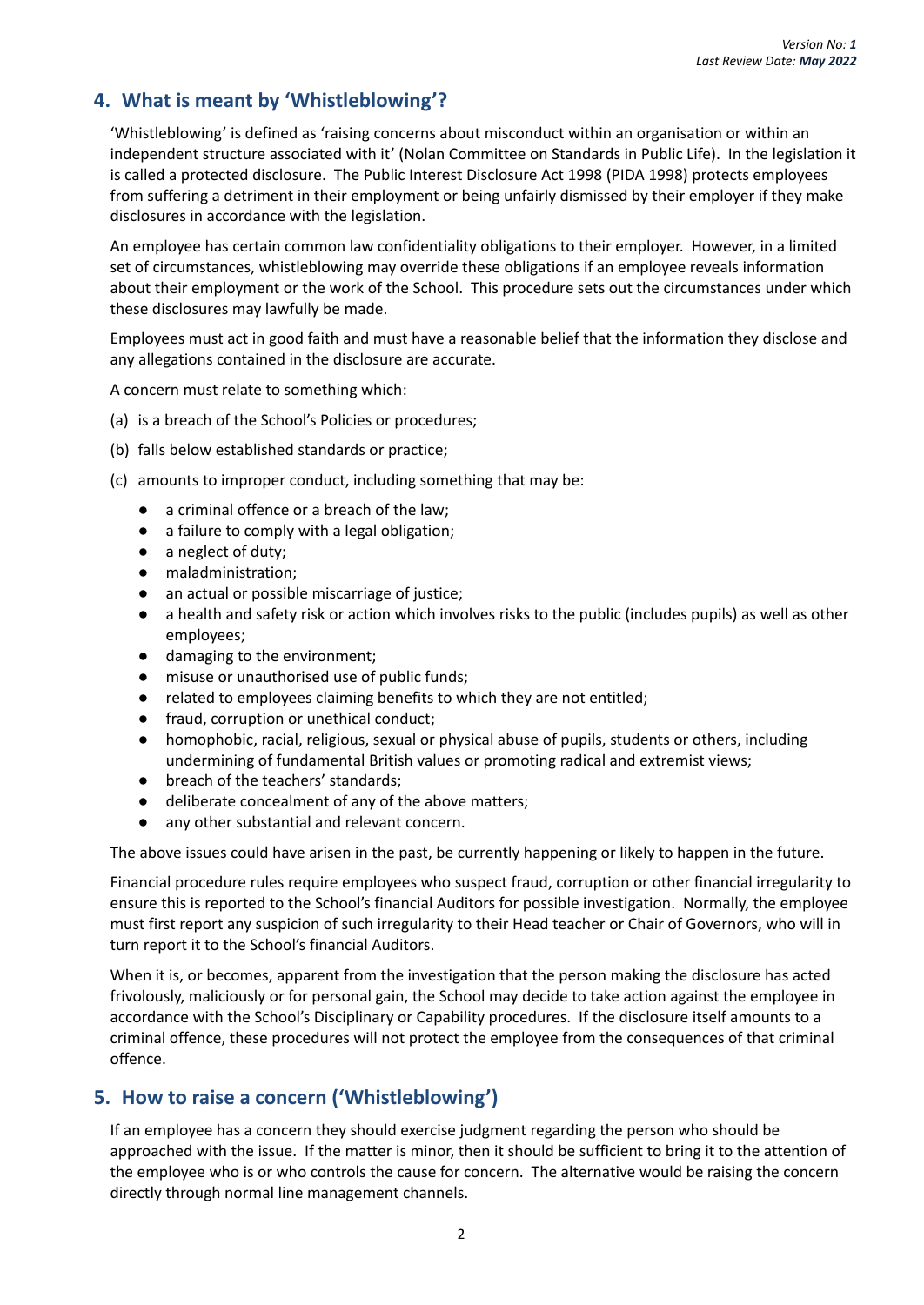All concerns will be treated sensitively and with due regard to confidentiality and where possible every effort will be made to protect the identity of the person raising the concern if they so wish. Nevertheless, this information will need to be passed on to those with a legitimate need to have this information and it may be necessary for the person raising the concern to provide a written statement or act as a witness in any subsequent disciplinary proceedings or enquiry. This will always be discussed first.

Where concerns are expressed anonymously the Head teacher, in consultation with the Chair of Governors will decide how to proceed. An investigation may be carried out, depending on the nature of the allegations and the evidence/information presented.

The following steps should be followed:

#### **5.1 Step 1**

Where a concern is not considered by the employee to be minor i.e. cannot be dealt with by speaking to the person who is causing the concern, where the matter is obviously more significant, or where a previous informal approach has apparently not proved effective or been disregarded, the concern should be raised with the line manager in the first instance. This can be in person or in writing. If, however, the concern relates to the inappropriate behaviour of an adult towards a child, employees must report the concern directly to the Head teacher. If the concern relates to inappropriate behaviour by the Head teacher towards a child, this must be reported to the Chair of the Governors.

The school recognises that sometimes it may be inappropriate for a line manager to be approached with a concern. In these circumstances, a number of alternatives are available depending on the nature of the concern. If the line manager is not felt to be the right person, any of the following may be contacted:

- Head teacher;
- Chair of Governors
- The School's HR provider;
- The Local Authority Chief Legal Officer (Monitoring Officer);
- Trade Union representative.

Although employees are not expected to prove beyond doubt the truth of their concerns, they will need to demonstrate that they have sufficient evidence or other reasonable grounds to raise them.

Individuals may wish to obtain advice from a Trade Union representative or a colleague. The person raising the concern may choose to be represented by a Trade Union representative or colleague at any subsequent meetings that are required as long as that Trade Union representative or colleague is independent of the issue.

#### **5.2 Step 2**

The person with whom the concern has been raised will acknowledge its receipt as soon as possible and will respond, in writing, within 15 working days to advise how the concern will be dealt with. If a more lengthy process is involved, regular feedback on progress will be given in writing to the employee who made the disclosure.

The information a disclosing employee can then expect to receive is:

- an indication of how the concern will be dealt with;
- an estimate of how long it will take to provide a final response;
- whether any initial enquiries have been made;
- whether further investigations will take place, and if not, why not; and
- information about support available to them.

The person with whom the concern has been raised will, at the same time, notify the School's HR provider that a whistleblowing allegation has been made.

Some concerns may be resolved by agreed action without the need for investigation, although in such cases a record of the disclosure and the action taken will be made by the School and a copy of such written report provided to the employee who made the disclosure.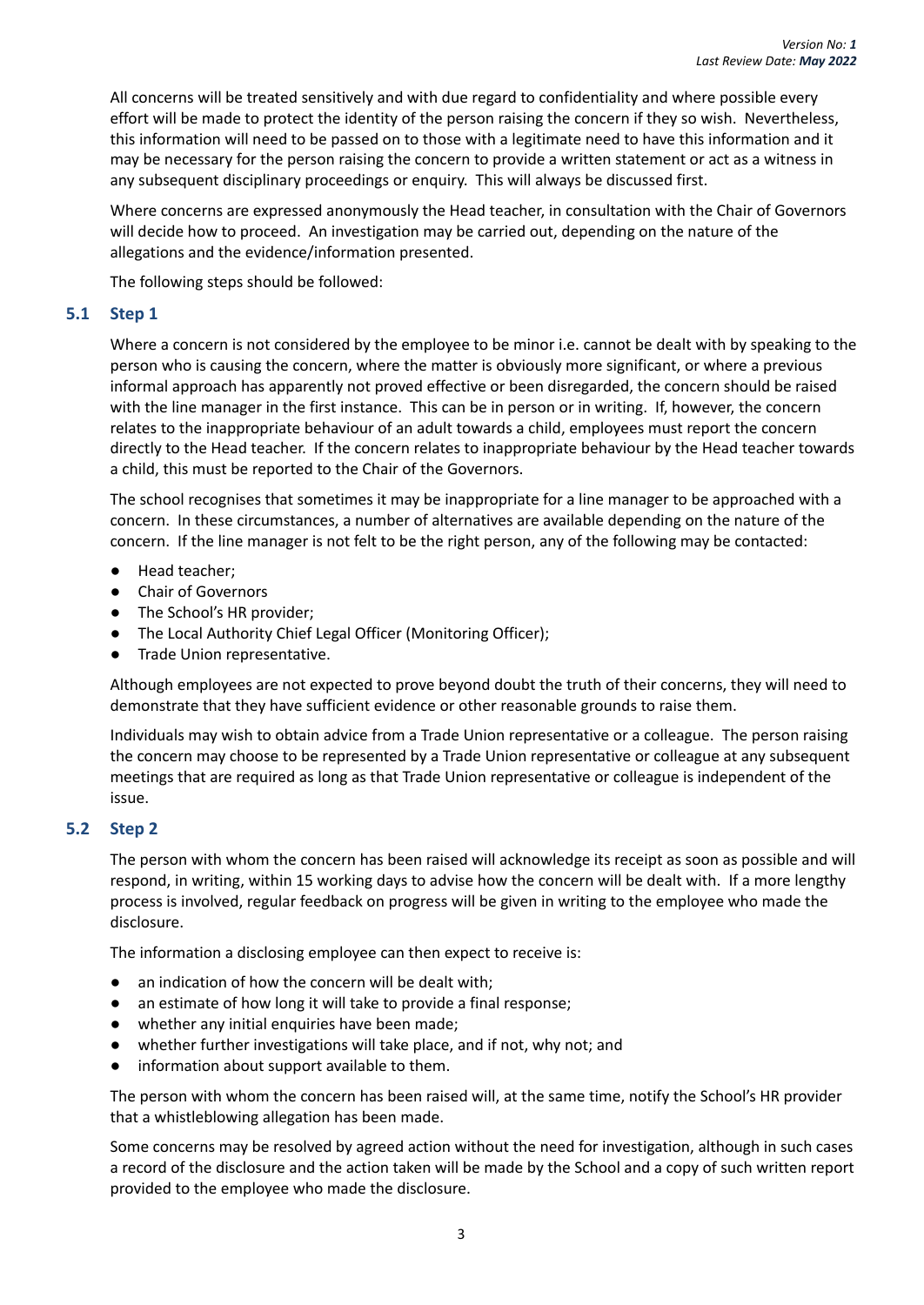Advice on dealing with concerns is available from the School's HR provider or the School's financial or legal advisers.

#### **5.3 Step 3**

Initial enquiries will be made to decide whether an investigation is appropriate. Where an investigation is necessary, it may take the form of one or more of the following:

- an internal investigation by the Head teacher or a governor, which may, for example, take the form of a disciplinary investigation;
- an investigation by the Internal Audit Service;
- a referral to the Police;
- the setting up of an external independent inquiry.

In the case of a concern relating to inappropriate behaviour towards a child, the Designated Officer (DO) appointed by the Local Authority will be informed at the earliest opportunity and a Case Manager will be appointed. (Refer to School Child Protection Policy and procedures for additional information and guidance on the process for referral to the Designated Officer).

#### **5.4 Step 4**

The person who raised the concern will be informed of the outcome of any investigation, in writing, and/or of any action taken, subject to the constraints of confidentiality and the law.

If it is felt that the concern has not been addressed adequately, the person raising the concern may raise it with an independent body such as one of the following as appropriate:

- Trade Union;
- the Citizens Advice Bureau;
- a relevant professional body or regulatory organisation;
- a relevant voluntary organisation;
- the Police;
- the Local Government Ombudsman;
- Local Authority;
- Church of England Diocesan Director of Education;
- Catholic Diocesan Director of Education;
- Equality and Human Rights Commission;
- NSPCC The NSPCC whistleblowing helpline is available for staff who do not feel able to raise concerns regarding child protection failures internally or who believe that their concerns are not being taken seriously. Staff can call 0800 028 0285 or e-mail help@nspcc.org,uk.

The disclosure must be made "in the public interest"; and in the circumstances it must be reasonable for the disclosure to be made.

If there is an issue of an exceptionally serious nature which is believed to be substantially true, then the concern may be disclosed to someone other than those listed above. In determining whether it is reasonable for the disclosure to have been made, the identity of the person to whom the disclosure is made will be taken into account. Disclosures to anyone outside of the recognised bodies specified above may not be protected disclosures under the Act.

<span id="page-7-0"></span>Employees have a duty not to disclosure confidential information. This does not prevent employees from seeking independent advice at any stage or from discussing the issue with the charity 'Public Concern at Work' on 020 7404 6609 and <http://www.pcaw.org.uk/> in accordance with the provisions of the Public Interest Disclosure Act 1998.